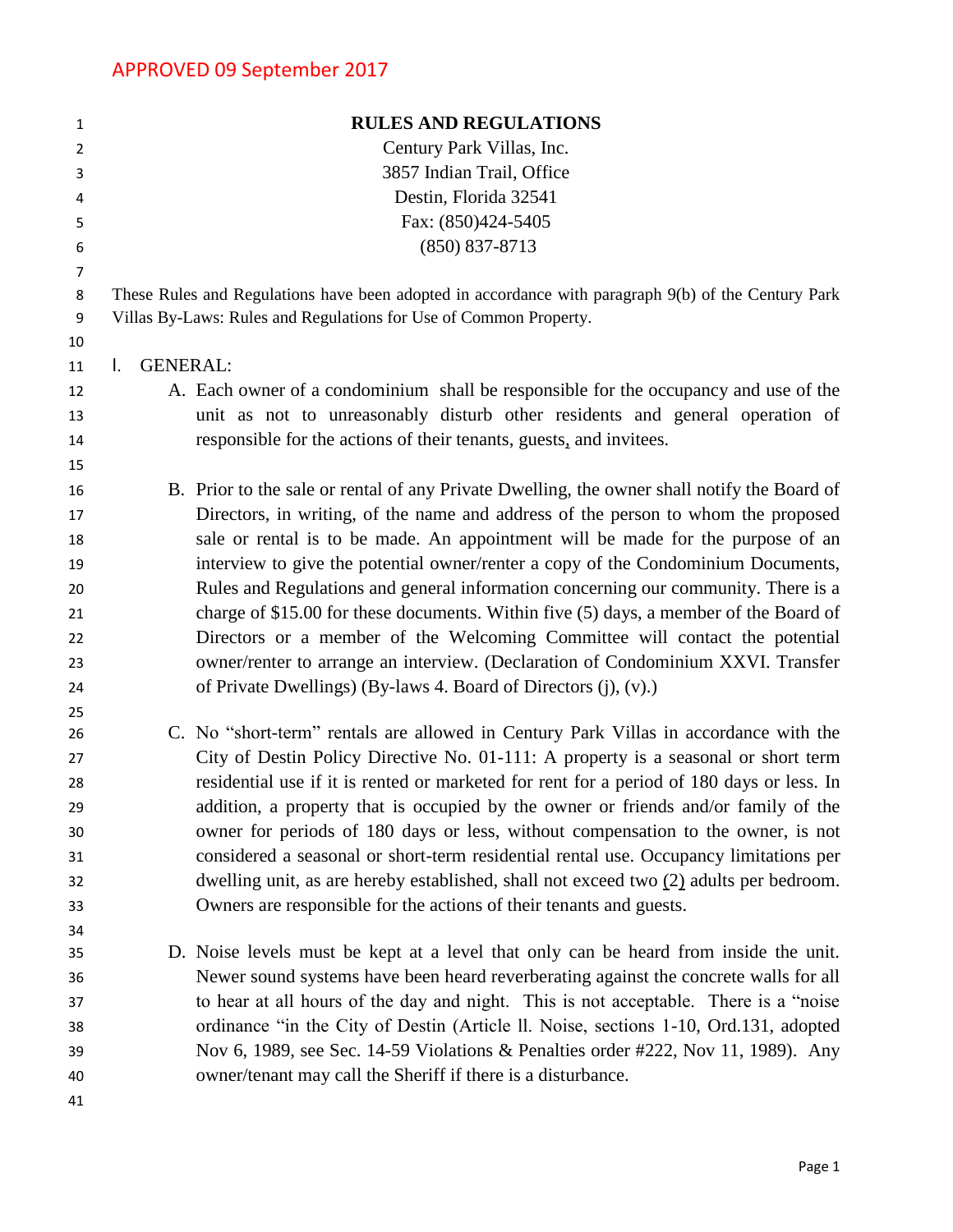E. Mops, clothes, brooms, rugs, and vacuum bags shall not be dusted or shaken from windows, balconies, patios, hallways, stairwells, or into trash chutes. All refuse shall be tightly wrapped and fastened in plastic bags before depositing in trash chutes and shall be of a size to fall freely down the chute. Nothing like old refrigerators, stoves, TVs, furniture, mattresses, or large boxes should be left outside the dumpsters. No flammable materials such as cigarettes/cigars or matches or any kind of flammable material shall be deposited in trash chutes/dumpster. Nothing should be left outside of the dumpsters. Owners are responsible for removing any large items from their units; if the Association removes such items and incurs any cost, there will be an assessment against the owner.

- F. All balconies/porches are to be maintained in a neat and orderly manner. No carpet is permitted on balconies or terraces, except the ones that are enclosed. Flowerpots or any other appurtenances shall not be suspended from balcony ledges or outside walkway railings. No objects are to be hung from the railings. Holiday decorations are permitted and should be removed in a reasonable time frame.
- G. No storage of any kind is permitted in hallways, walkways, stairwells, or in any common areas, this includes hallways in the individual storage units, located in the laundry rooms. Bicycles may not be stored on open patios and are to be hung on the outside of the individual storage units.
- H. The Florida Fire Prevention Code, Section 10.11.6.1 reads, in part: No hibachi, grill, or other similar devices used for cooking, heating, or any other purpose shall be used or kindled on any balcony, under any overhanging portion. Section 10.11.6.2 reads, in part: no hibachi, grill, or other similar devices used for cooking shall be stored on a balcony. 10.11.6.3 reads, in part: Listed (read: Underwriter Laboratories) equipment permanently installed in accordance with its listing, applicable codes, and manufacturer's instructions shall be permitted on both balconies and within enclosures. The permitted cooking source shall be:
- i. approved by the Destin Fire Marshal prior to installation;
- ii. plans approved by the BOD or the Architectural Review Board prior to installation;
- iii. installed per the manufacturer's instructions;
- iv. installation permit issued by the City of Destin;
- v. installed by a licensed technician;
- vi. UL approved for both indoor and outdoor use;
- vii. 120vAC electric only;
- viii. firmly anchored to the floor, wall or non-combustible counter;
-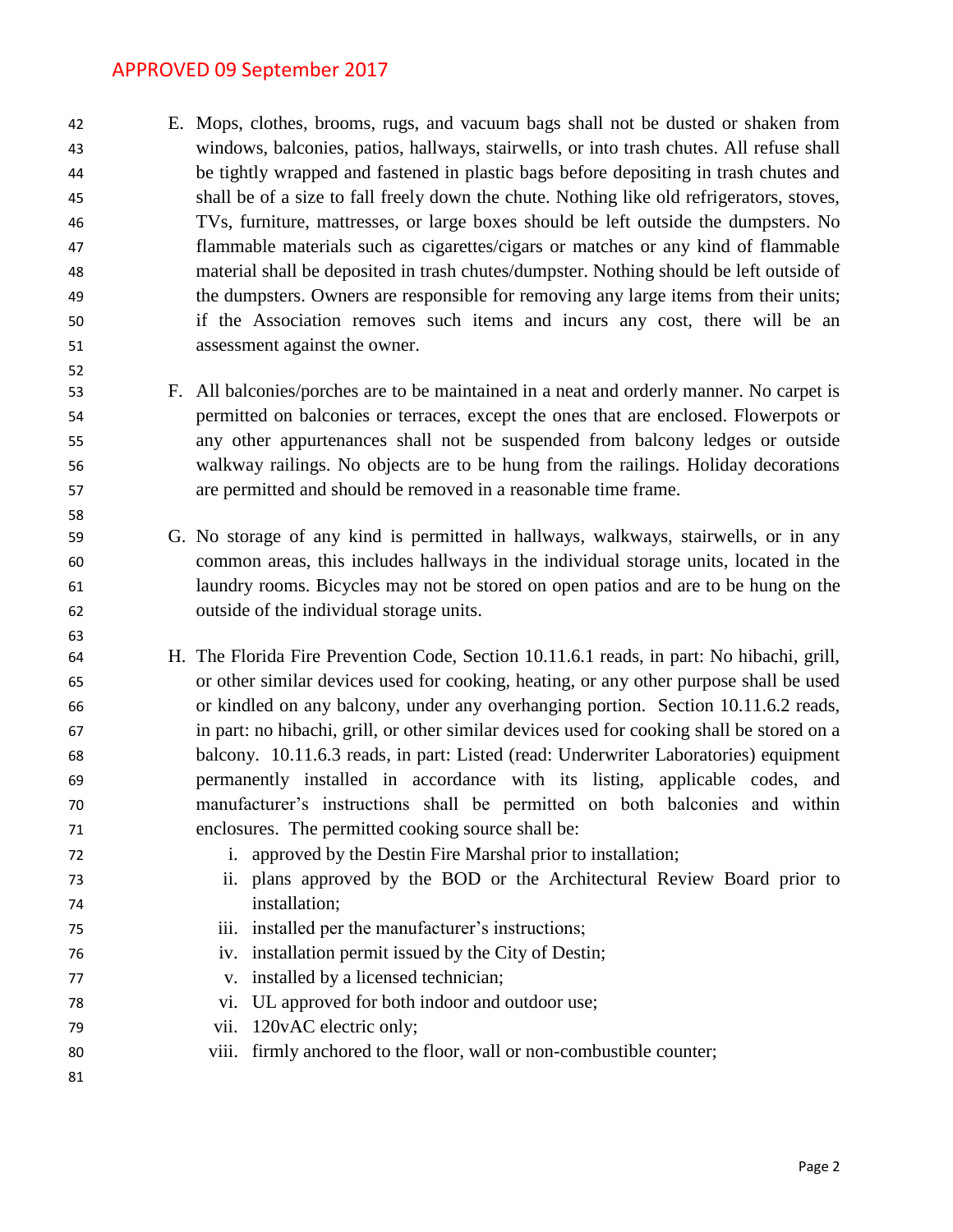I. Storage of flammable materials or containers in or on the common property, including individual storage units, located in the laundry rooms, is strictly forbidden.

- J. No signs, advertisements, or notices shall be exhibited, inscribed, painted, or affixed on any part of the outside of the building which includes the inside or outside of unit doors and windows with the exception of state-issued or doctor-issued medical notices which may be placed in the kitchen window. Owners can use the bulletin boards for notices and advertisements. Please do not use offensive language or personal attacks in your notices and advertisements. Please do not use the bulletin board as a forum to voice complaints. All complaints should be forwarded to the Association Office for quick resolution. Do not remove anyone's notice but your own. Questionable notices may be reported to the office for removal.
- K. The sidewalks, entrances, passages, elevators, stairwells, and corridors shall not be used for any other purpose than ingress and egress to and from the premises.
- L. All short-term visitors and overnight quests must sign-in with the office as soon as possible, upon their arrival. A sign-in register is available outside the office door.
- M. The office will maintain a roster of all owners and renters, their home addresses, and telephone numbers, which is required by the Florida Statutes. All owners MUST provide a key to their unit to the office. Any owner changing or installing new locks MUST furnish the office with a key. (Book 717 Page 649 Paragraph d) Emergency Entry into Private Dwellings: "In case of any emergency originating in or threatening any Private Dwelling, regardless of whether the owner is present at the time of such emergency, the Board of Directors of the Association or any other person authorized by it or the building superintendent or managing agent, shall have the right to enter such Private Dwelling for the purpose of remedying or abating the cause of such emergency, and such right of entry shall be immediate, and to facilitate entry in the event of any such emergency, the owner of each Private Dwelling is required by the Association, shall deposit under the control of the Association a key to such Private Dwelling". CPV management will enter units for emergencies only, except for regular pest control, and required maintenance. The keys provided to the office will be given out at the direction of the owner for the benefit of the owner. If you do not wish to have your unit treated by the association's pest control, the owner must have the unit treated every two months, at owner's expense, and provide a receipt to the office.
- N. All pushcarts must be returned to the cart storage area on the first floor stairwell as soon as possible after use.
-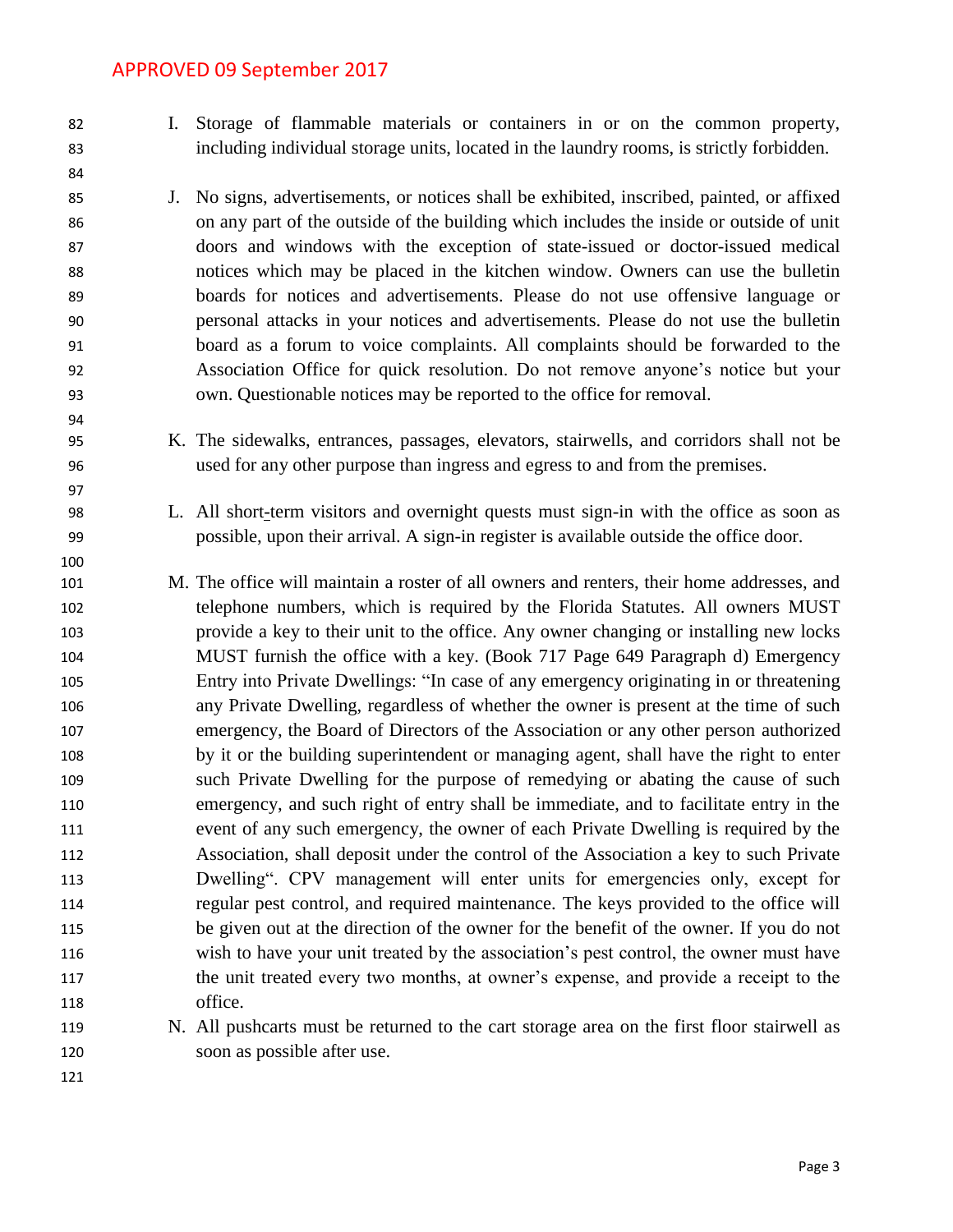| 122<br>123 |     | O. Ball playing, Frisbee throwing, skate boarding, bicycles, roller blades, scooters and<br>motorbikes are NOT permitted in the inner courtyard area, sidewalks, corridors, |
|------------|-----|-----------------------------------------------------------------------------------------------------------------------------------------------------------------------------|
| 124        |     | lobbies, or walkways.                                                                                                                                                       |
| 125        |     |                                                                                                                                                                             |
| 126        |     | P. Owners who leave for more than three days are required to turn their water off, turn                                                                                     |
| 127        |     | off the water heater circuit breaker and leave heat and air turned on to prevent mold.                                                                                      |
| 128        |     |                                                                                                                                                                             |
| 129        |     | Q. Feeding birds from balconies and common grounds is PROHIBITED.                                                                                                           |
| 130        |     |                                                                                                                                                                             |
| 131        |     | R. Pouring grease down sinks is PROHIBITED.                                                                                                                                 |
| 132        |     |                                                                                                                                                                             |
| 133        |     | S. Any kind of fireworks is PROHIBITED.                                                                                                                                     |
| 134        |     |                                                                                                                                                                             |
| 135        |     | T. Wind chimes are not allowed on balcony.                                                                                                                                  |
| 136        |     |                                                                                                                                                                             |
| 137        |     | U. Water Damage Prevention:                                                                                                                                                 |
| 138        |     | i. Washers and Dryers are not allowed in any individual unit.                                                                                                               |
| 139        |     | Waterbeds are not allowed in any individual unit.<br>ii.                                                                                                                    |
| 140        |     |                                                                                                                                                                             |
| 141        | ΙΙ. | <b>SWIMMING POOL:</b>                                                                                                                                                       |
| 142        |     | A. The swimming pool shall remain open from 8:00 a.m. to 10300 p.m. daily, until such                                                                                       |
| 143        |     | date each winter that the Board of Directors deems it necessary to close because of                                                                                         |
| 144        |     | weather, and shall open in the spring, as determined by the Board of Directors. All                                                                                         |
| 145        |     | persons using the pool shall do so at their own risk. Children under age 12 years of                                                                                        |
| 146        |     | age must be accompanied and supervised by an adult.                                                                                                                         |
| 147        |     |                                                                                                                                                                             |
| 148        |     | B. Florida Law (64E-9.004 Operational Requirements) Food and Beverages are                                                                                                  |
| 149        |     | prohibited in the pool and on the pool wet deck area; animals and glass containers are                                                                                      |
| 150        |     | prohibited within the fenced pool area, or 50 feet from pool edge when no fence                                                                                             |
| 151        |     | exists.                                                                                                                                                                     |
| 152        |     |                                                                                                                                                                             |
| 153        |     | C. "Wet Deck Area" (64E-9.002 Definition) - The four foot wide unobstructed pool                                                                                            |
| 154        |     | deck area around the outside of the pool water perimeter, curb, ladders, handrails,                                                                                         |
| 155        |     | diving boards, diving towers, pool slides, waterfalls, water features, starting blocks,                                                                                     |
| 156        |     | planters, or lifeguard chairs.                                                                                                                                              |
| 157        |     |                                                                                                                                                                             |
| 158        |     | D. Children who are not toilet trained must wear swim diapers.                                                                                                              |
| 159        |     |                                                                                                                                                                             |
| 160        |     | E. Food is permitted in the pool area only in the designated area.                                                                                                          |
| 161        |     |                                                                                                                                                                             |
| 162        |     | F. A resident must accompany guests not staying at Century Park Villas.                                                                                                     |
| 163        |     |                                                                                                                                                                             |
|            |     |                                                                                                                                                                             |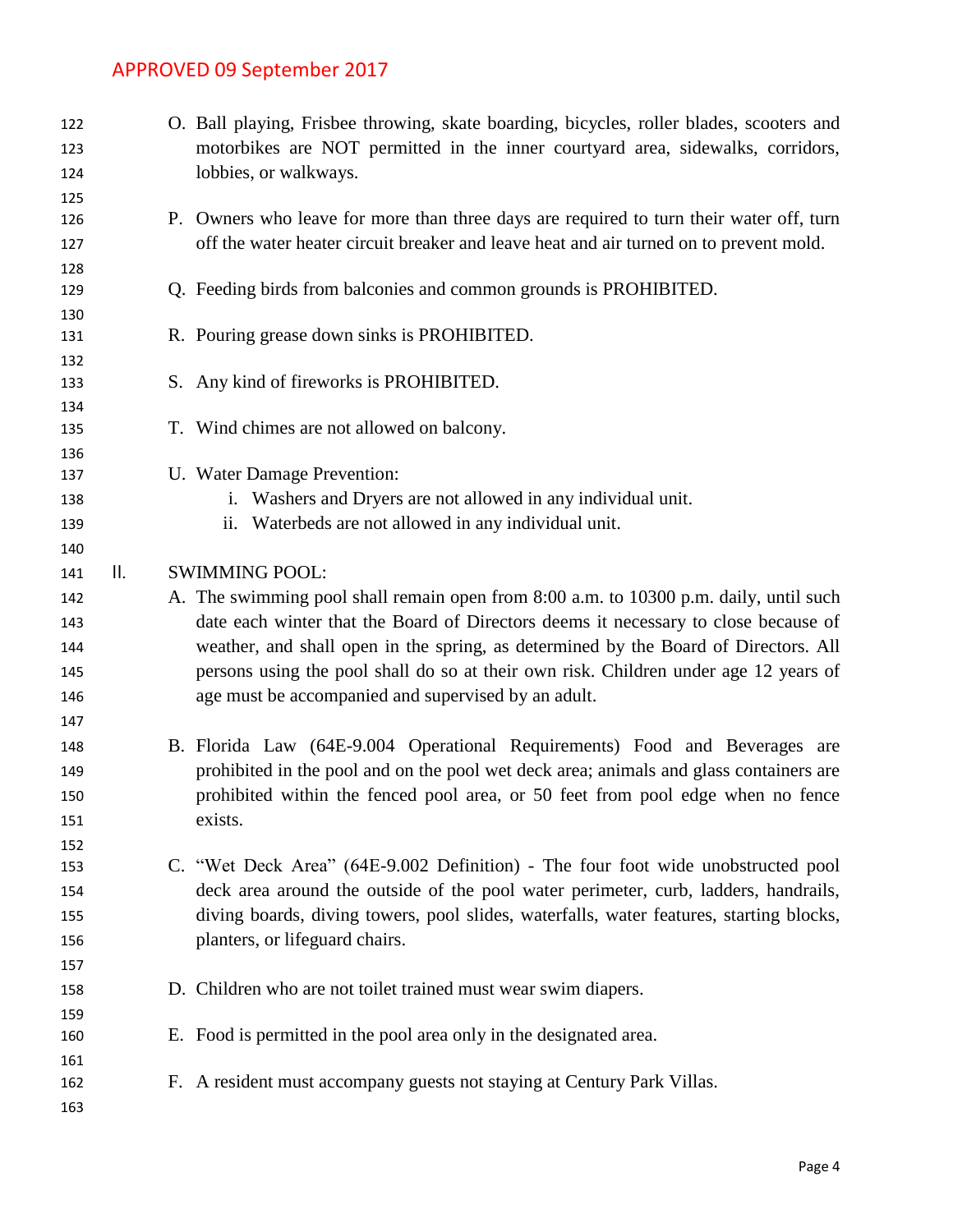- G. No loud music is allowed at the pool. H. Service and Emotional Support animals are authorized in the pool area, providing they are leashed at all times. Further, Florida Administrative Code (FAC) 64E-9 reads, in part: The service animal is not allowed to enter the pool water. III. ANIMALS: A. Live animals, including both warm-blooded and cold-blooded are not permitted in units or on Century Park Villas' property. The only exception to this is the following Support Animal policy: B. The Declaration of Condominium for Century Park Villas, Inc. states in Section XXVI that the members are cognizant of the fact that the close proximity of the apartments and the mutual sharing of the Common Property and recreational areas can create social problems if the owners and occupants of the facilities are not compatible. C. This statement is the basis of the following Rules and Regulations concerning the accommodation of a support animal. Century Park Villas has had a no pets policy, either warm or cold blooded, for many years. Many owners purchased their units for this very reason. Some owners purchased at Century Park Villas with this knowledge for reasons of health such as allergies, cynophobia (fear of dogs), other animal phobias or personal preference. These factors have to be considered when accommodation for a support animal is necessary to protect both the owners who purchased for any of these reasons and the necessity of a support animal for an individual owner. D. In order to obtain a waiver for a support animal, an owner must be disabled as defined by the Fair Housing Act. A request for the waiver must be presented in writing to the 193 Board of Directors. A temporary wavier waiver may be granted during the investigation process. Documentation from a licensed physician specializing in the particular claimed disability may be requested for proper investigation and evaluation. E. The owner of a support animal will comply with the following rules and regulations: i. The covenants of the Condominium Declaration. By-Laws and Rules and Regulations remain in effect, including but not limited to the nuisance prohibition. ii. The support animal will be in the control of the owner who has been granted
	- the waiver and be on a leash at all times when outside the owner's unit. Any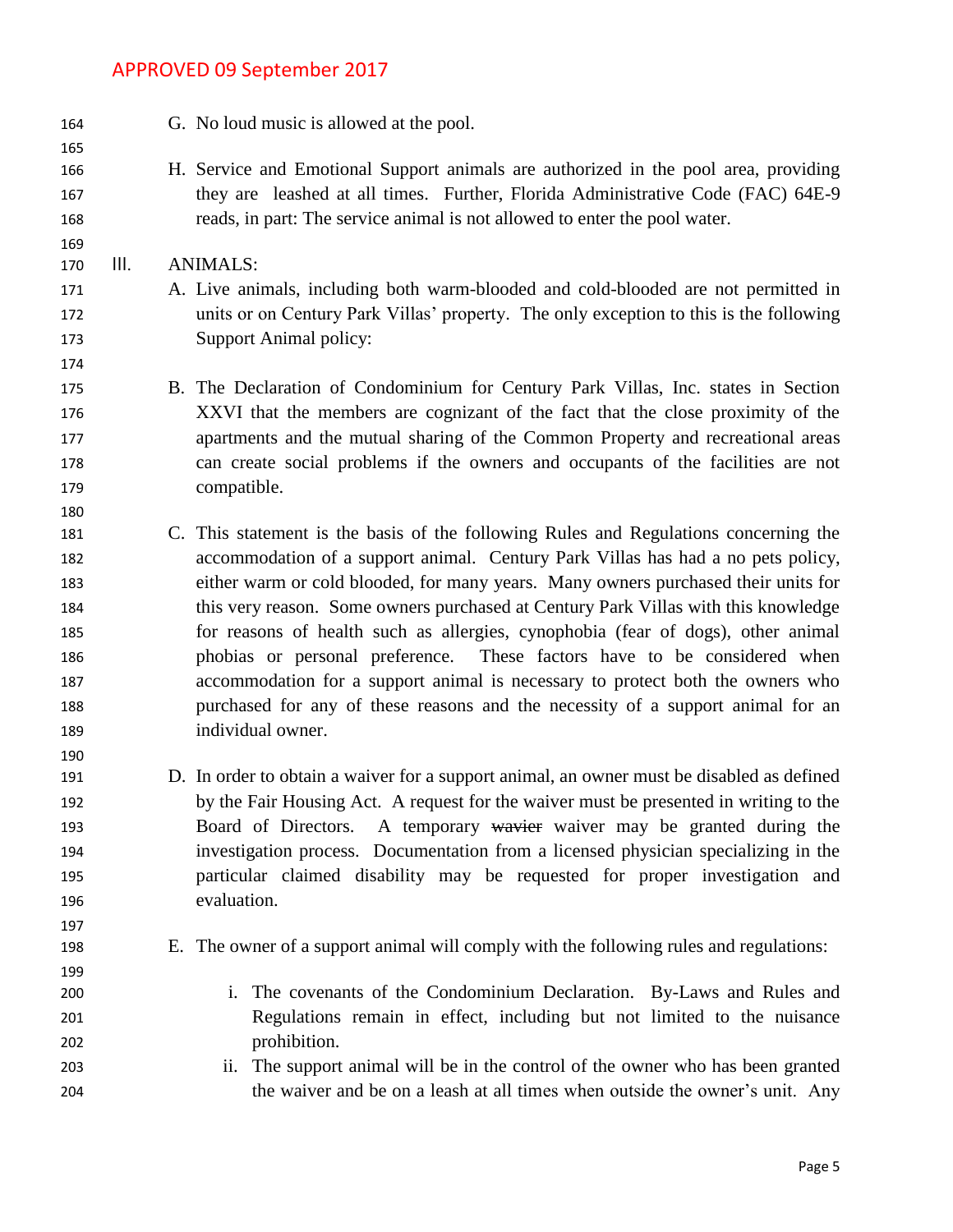aggression by the support animal toward any person on property may be considered grounds to rescind the waiver. iii. The owner of the support animal will avoid using the elevator or stairways when other owners are in presence. iv. Support animals may be walked in the area on either side of the complex on the property adjacent to the parking lot, and will clean up after the animal. The support animal may not to be walked on the sidewalks next to the buildings or in the courtyard area, except as necessary to enter or leave the property. F. A waiver granted for reason of permanent physical disability is granted without expiration. A waiver granted for reason of a disability that is deemed to be curable or treatable resulting in improvement. is granted for a one year period and required to be verified each anniversary of the waiver. it is expected that anyone granted such a waiver will continue in treatment and hopefully experience healing or improvement of their condition, in such case the waiver would be rescinded. Documentation of treatment and the attending physician's opinion of status is required to be submitted on each anniversary. IV. PARKING:

- A. Vehicles General All vehicles must be parked within the lines and shall be done so as not to impair other spaces and the maintenance of common property. No car shall park in the car wash or boat parking area. Unit owners have the exclusive right to park in their reserved space identified by their condo number. All others will park in 229 the "visitors" spot.
- B. Current License Tags No vehicles of ANY kind are to be parked in the common/limited common parking lot without a proper license plate and/or tag that is current and up to date. (City of Destin Code 8.06.04) This will also include any boats, jet skis, and/or boat trailers that are parked on the common/limited common property. Any vehicle found in violation of this rule will be considered an abandoned vehicle and will be towed away at the vehicle owner's expense.
- C. Trailers There will be no parking of RV's, busses, tractor trailers or dump trucks, allowed at any time on the common/limited grounds. No trailers of any kind, other than legally licensed boat trailers that are parked within a single designated boat- parking slot, will be allowed on the common property for more than one day unless prior approval from the Association office is given for owner/tenant moving. Any unit owner or long-term renter that stores a boat trailer on common property must register the boat trailer with the Association office. Those in violation of the rules will have their boat trailer towed at the owner's expense.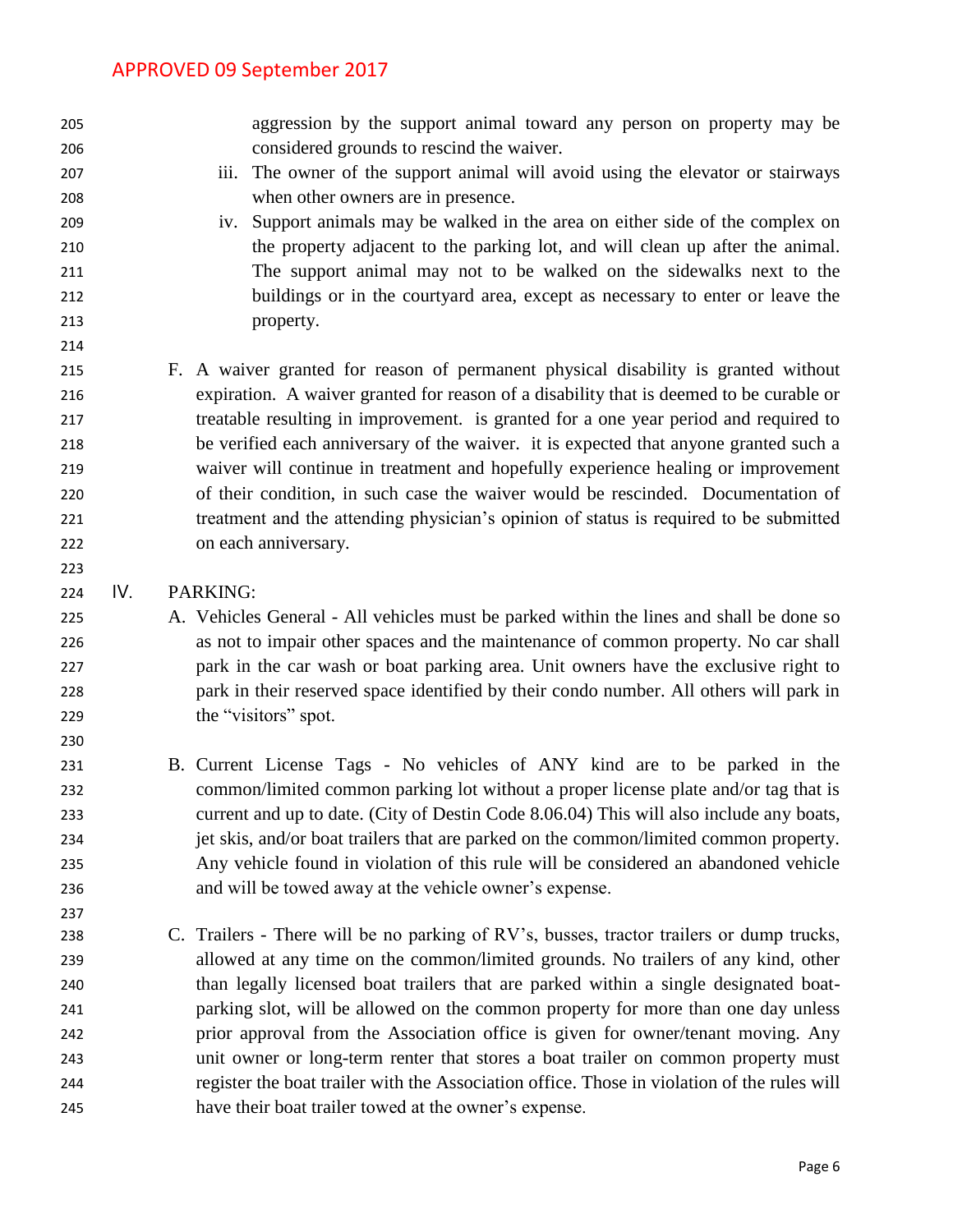D. Boat Slip Parking Slots - No more than one boat parking slot is allowed per unit. Boat slip owners have priority. All boat and Jet Ski trailers must be parked within a single designated boat slot. In no case shall any boat trailer or vehicle be parked on the lawn or any other area of the property. Offenders will be towed at the owner's expense. All boat-parking slots are on a first come first serve basis. If there are no open boat- parking slots, the boat/jet ski or trailer shall not be allowed to be stored on the common property under any circumstances.

- E. Registration of Boats/Jet Skis and Trailers All boats and jet skis that occupy a boat slip must be registered with the office as well as any boat and Jet Ski that are stored on a trailer in the common area and must be in the name of the unit owner or long-term renter. A copy of registration and insurance is required.
- F. Parking Spot Exclusive Right to Use All designated common area boat parking spots and boat slots are for the exclusive right of use of owners and long-term tenants. Vehicles, boats, jet skis, and boat trailers not belonging to owners and long-term tenants shall not be permitted to be stored on the property and will be removed at the owner's or long-term tenant's expense. Only registered boat trailers are allowed in boat slots.
- G. Kayaks/Canoes Kayaks and Canoes of owners or long-term tenants should be stored upside down against the east or west fence as close to the water's edge as practical.
- H. Vehicle Size All vehicles must be parked within a single designated parking spot without interference to the adjacent parking spot or common area. No Commercial sized vehicles except for day trade (only contractors doing work on the property) or delivery vehicles shall be parked on the property.
- V. BOAT SLIPS: The Century Park Villas, Inc. Board of Directors will hereinafter be referred to as the "Board". Members of Century Park West Condo Association will hereinafter be referred to as "Members". The boat slip Assignment of Use will hereinafter be referred to as the "License". The License holder will hereinafter be referred to as the "Licensee". In an effort to provide an inviting atmosphere for Licensees using slips and Members using the docks at Century Park West, the following rules and regulations are provide for your protection. Your cooperation in observing the following rules will be appreciated:
- A. The boat slips at Century Park West are for the private and exclusive use of the Licensees, their guests or their renters. Members, their guests or renters may use the docks except the boat slips and finger piers, which are reserved for the exclusive use of the Licensees.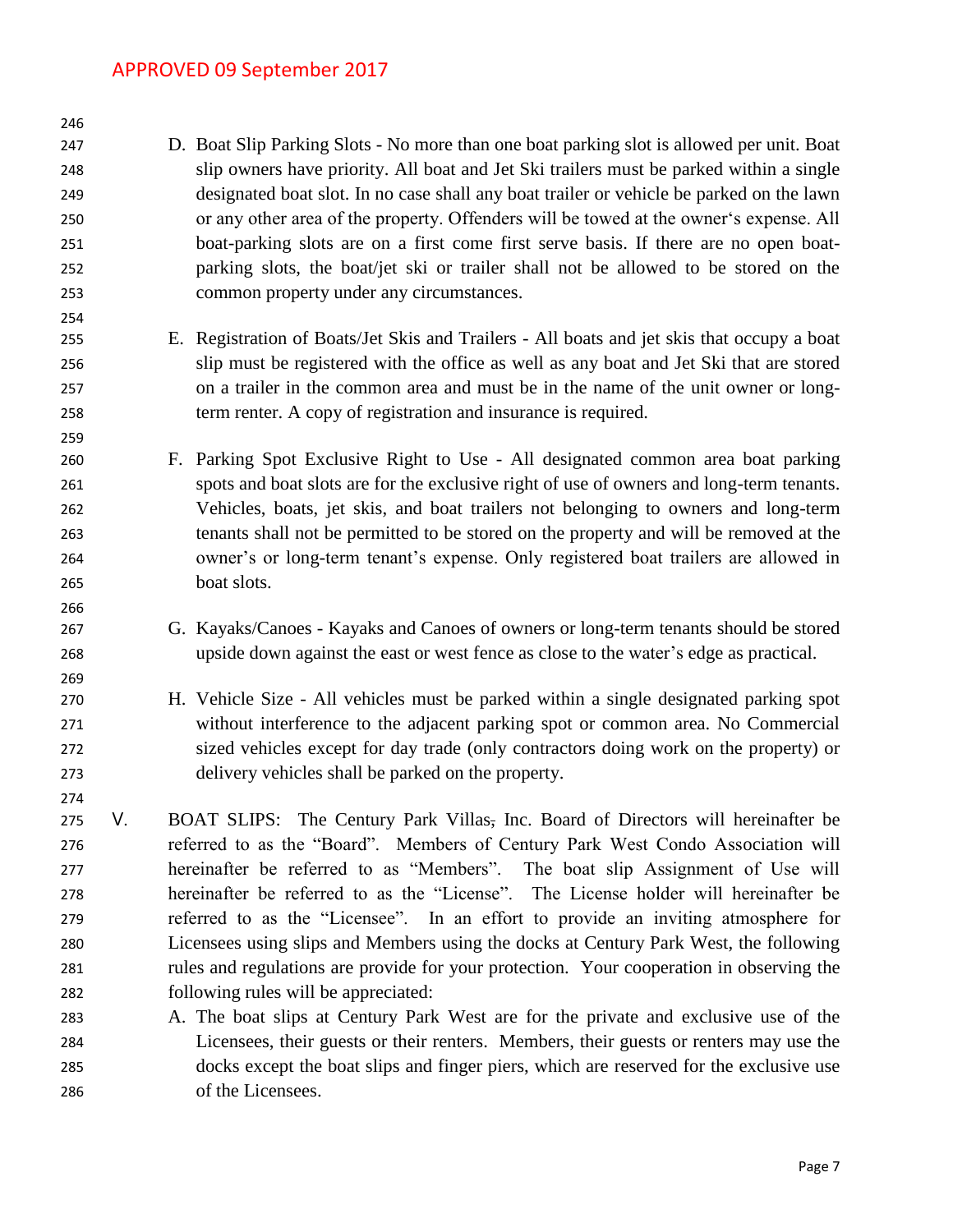| 287 |                                                                                            |
|-----|--------------------------------------------------------------------------------------------|
| 288 | B. Children under 12 years of age are not allowed on docks unless accompanied by an        |
| 289 | adult.                                                                                     |
| 290 |                                                                                            |
| 291 | C. Fishing from the docks is deemed a privilege and will be permitted for Members and      |
| 292 | their guests or renters. No commercial fishing will is permitted. Blocking of the          |
| 293 | walkways with fishing equipment or leaving trash or refuse on the docks will be            |
| 294 | grounds for barring that individual from using the docks for fishing. Fishing              |
| 295 | equipment is not allowed to be mounted or attached to any portion of the docks.            |
| 296 |                                                                                            |
| 297 | D. Crab traps may not be used in any slip unless used in the slip by the slip Licensee, or |
| 298 | unless written permission is obtained from the slip Licensee.                              |
| 299 |                                                                                            |
| 300 | E. No waste material or garbage may be thrown into the bay water from boats or from        |
| 301 | docks. Garbage shall be deposited in receptacles provided for that purpose. Oil,           |
| 302 | spirits, inflammable liquids or oily bilges may NOT be discharged into the bay.            |
| 303 |                                                                                            |
| 304 | F. Noise shall be kept to a minimum at all times. Anyone using the docks or boats shall    |
| 305 | use discretion so as not to create a nuisance or disturbance. All boat slip Licensees      |
| 306 | and Members are responsible for making their guests/renters aware of these rules and       |
| 307 | that they are expected to abide by them. Failure to observe these rules and                |
| 308 | regulations will be grounds for barring the individual from using the docks.               |
| 309 |                                                                                            |
| 310 | G. No one may board a boat without the permission of the boat owner.                       |
| 311 |                                                                                            |
| 312 | H. Support animals are allowed on the docks, but must be leashed at all times.             |
| 313 |                                                                                            |
| 314 | I. Swimming or diving from the docks is NOT permitted.                                     |
| 315 |                                                                                            |
| 316 | J. No one may live on a boat.                                                              |
| 317 |                                                                                            |
| 318 | K. The Licensee will abide by all terms and conditions of any Submerged Land Lease         |
| 319 | between the Association and the State of Florida, the Assignment of Right to Use           |
| 320 | Boat Slip and the Rules and Regulations as adopted from time to time.                      |
| 321 |                                                                                            |
| 322 | L. The Licensee must advise the Board in advance of his/her intent to sell their License   |
| 323 | or rent their boat slip so that the proper paperwork may be completed and held on file     |
| 324 | in the Association office. Any boat slip Licensee may sell his/her License or rent         |
| 325 | his/her boat slip provided that the recipient is an owner or renter of a condo at          |
| 326 | Century Park. If the License is sold, the following guidelines will apply:                 |
| 327 | Obtain a Bill of Sale from the Association Office to be used for the<br>i.                 |
| 328 | transaction;                                                                               |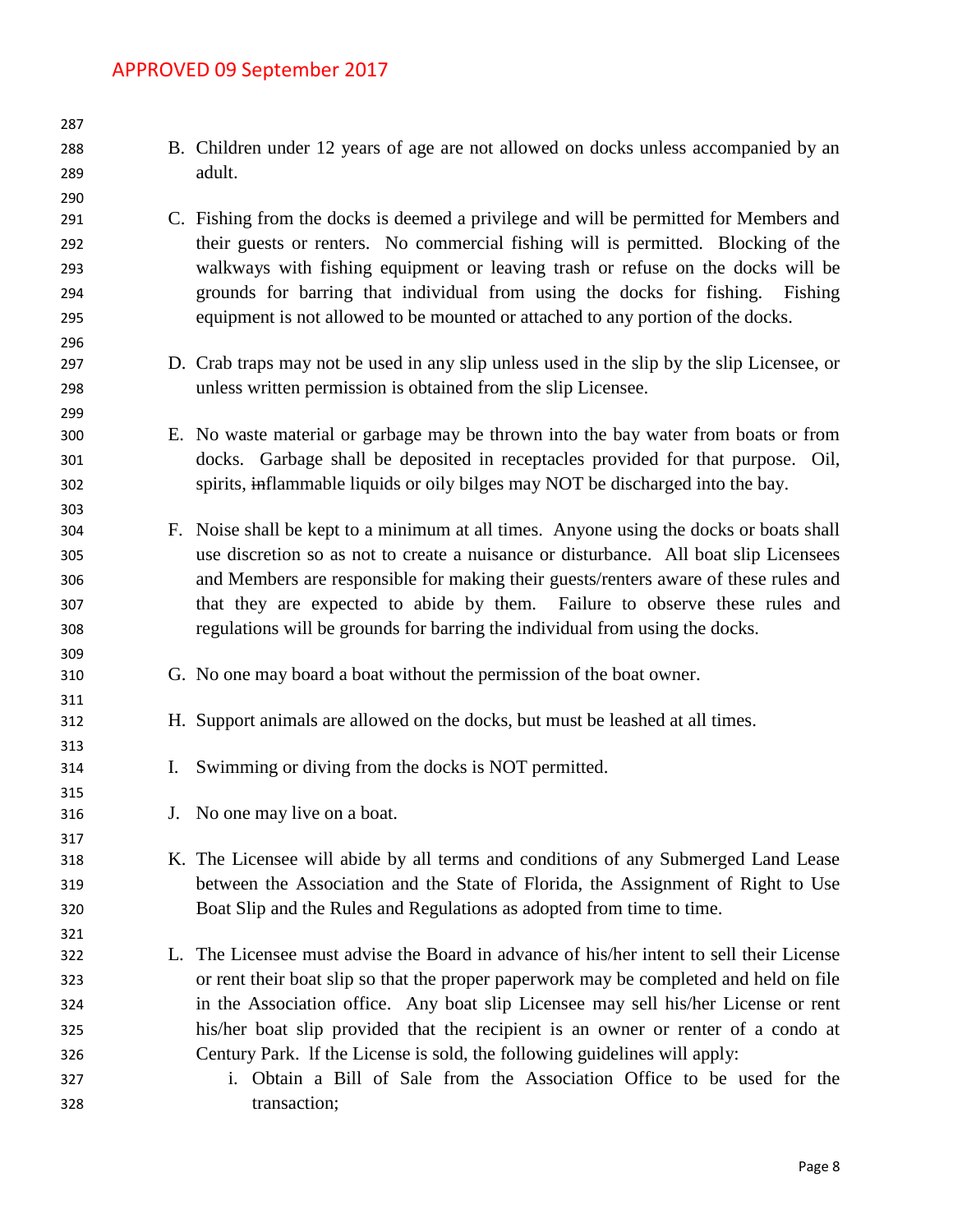| 329 | ii. Complete an Assignment of Use Form and pay a \$10.00 fee to the                         |
|-----|---------------------------------------------------------------------------------------------|
| 330 | Association;                                                                                |
| 331 | The Association sets a minimum Fair Market Price as required by the<br>iii.                 |
| 332 | Submerged Land Lease;                                                                       |
| 333 | iv. Pay a reassignment fee of 6% of the purchase price to the Association which             |
| 334 | will be held in escrow until paid to the State or returned to the payee if not              |
| 335 | required (determined by the State when the annual report is filed);                         |
| 336 | v. In accordance with the Submerged Land Lease, the Assignment of Right to                  |
| 337 | Use Boat Slip will not be filed with Okaloosa County Public Records.                        |
| 338 |                                                                                             |
| 339 | M. Under no circumstances will renters be eligible to purchase a License although they      |
| 340 | may rent a boat slip as long as they reside on property. If a renter of a boat slip         |
| 341 | moves, he/she must remove their boat from the boat slip immediately.                        |
| 342 |                                                                                             |
| 343 | N. Boat and trailer registrations for all members and renters whether kept in a boat slip   |
| 344 | or parked in the parking lot, will be kept current and a copy of the registrations will     |
| 345 | kept on file in the Association Office. If a registration expires, the owner will be        |
| 346 | given a violation notice. If the registration is not brought current within a reasonable    |
| 347 | period of time, the boat/trailer will be towed at the owner's expense.                      |
| 348 |                                                                                             |
| 349 | O. Century Park Villas, Inc. assumes no responsibility for boats and equipment moored       |
| 350 | at the docks. The Licensee or authorized condo renter causing damage to docks or            |
| 351 | other boats will be directly responsible for the damage. The Licensee or renter agrees      |
| 352 | to keep a policy of liability insurance in full force, insuring his boat with limits of not |
| 353 | less than \$10,000.00 per person for personal injury and limits of not less than            |
| 354 | \$5,000.00 for property damage. A copy of the Certificate of insurance will be kept on      |
| 355 | file in the Association Office.                                                             |
| 356 |                                                                                             |
| 357 | P. A "Master Layout" of the docks will be developed by the Board showing the name of        |
| 358 | Licensee, telephone number, boat name, registration number and slip number for each         |
| 359 | boat slip. This will also include the names and phone numbers of persons to be              |
| 360 | contacted in case of emergency. (Information for slip renter will be shown where            |
| 361 | appropriate.) This layout will be maintained for Association Office use only. This          |
| 362 | information will not be given out or distributed. A list containing the names of            |
| 363 | Licensees and boat slip numbers may be given out upon request.                              |
| 364 |                                                                                             |
| 365 | Q. The Licensee must have the required U.S. Coast Guard equipment aboard his vessel,        |
| 366 | when the same is in use. (Each boat should be subjected to a USCG Auxiliary Safety          |
| 367 | inspection annually.) Only pleasure boats, in good seaworthy condition and under            |
| 368 | their own power may enter the slip/space. Boats occupying slips must be moored with         |
| 369 | adequate lines in a seamanlike manner. A boat deemed to be presenting a hazard to           |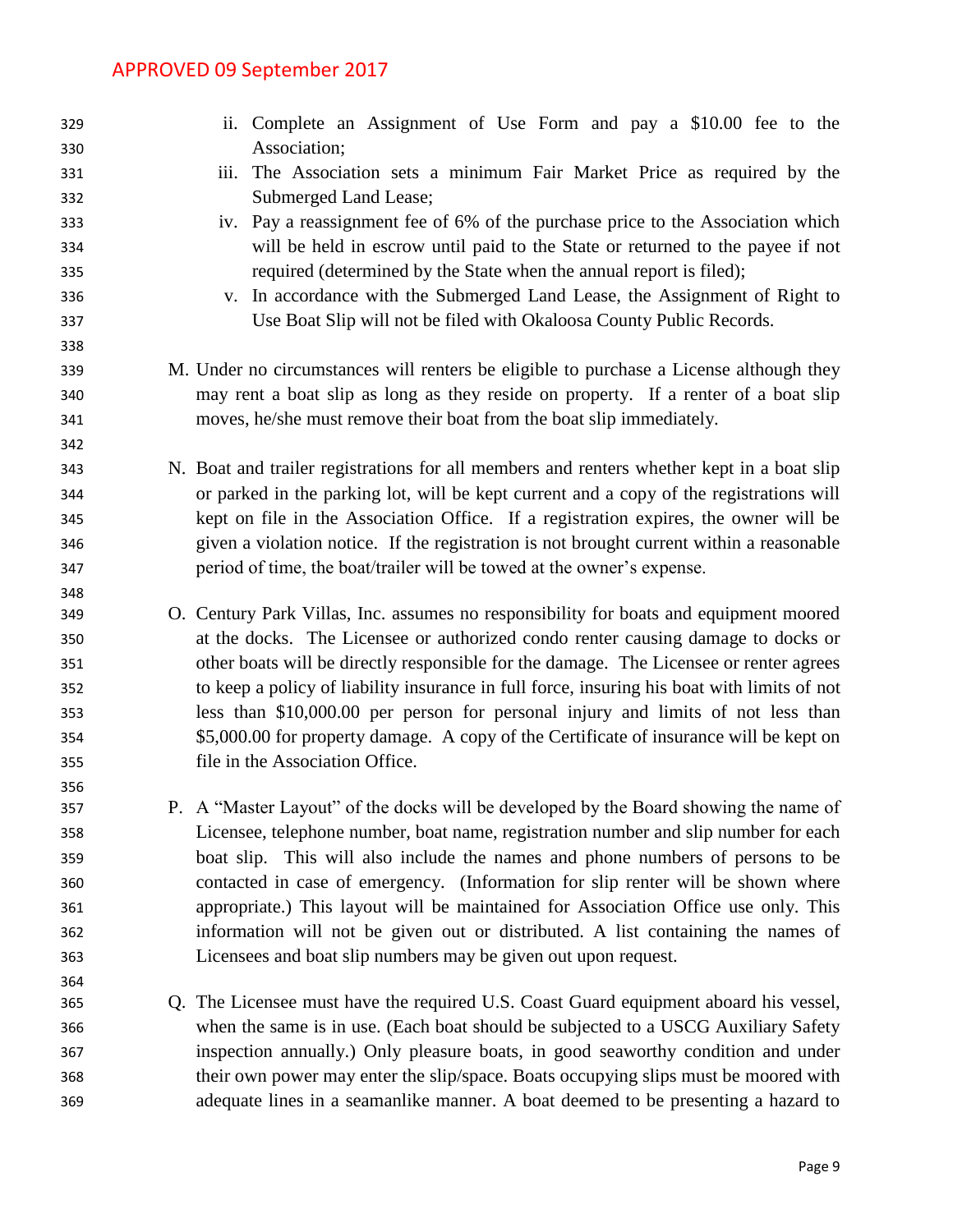- the integrity of the docks shall either be removed or secure in an acceptable manner. The Licensee will be responsible for any expenses that may be incurred to remove or secure the boat.
- R. Boats approaching or departing from docks must observe the "NO WAKE LAW" to avoid damage to other boats and the docks. Boats are not to be tied to the "T" dock except to load or unload passengers and equipment. All boats with on-board head facilities must not use the same while docked unless they have either a holding tank or a self-contained unit such as a Porti-Potti. Discharging into bay waters is absolutely forbidden.
- S. Boat owners are expected to care for their own boats during any period of heavy wind or inclement weather. Any boat owner who may be out of the local area should designate as many people as necessary to care for their boat. Out-of-town boat owners or resident owners leaving town temporarily, are to furnish the Board with the name(s) and telephone number(s) of their authorized representative who will be responsible for their boat in case of storm or other emergency.
- T. In the event of an emergency, the Board shall make reasonable attempts to contact the Licensee or their designated representative. If the docks have incurred damage, the Board is hereby authorized to make necessary repairs as economically as possible. The Licensees will be assessed for all repairs to the docks. The Board shall have sole discretion as to Whether any casualty repairs shall be made.
- U. Century Park Villas, Inc. makes electric service available to each slip for use by boat owners. Any use of electricity will use three wire plugs. The Board reserves the right to assess a reasonable charge for use.
- V. Century Park Villas, Inc. shall furnish a reasonable supply of water to the boat slips. However, if the boat owner fails to conserve water or abuses this service, the Board reserves the right to assess a reasonable charge for excessive use.
- W. Boat owners shall not store supplies, materials, tenders, dinghies, skiffs, accessories or debris on walkways, parking lot or grounds. Any items left in any of these places will be disposed of without determination of ownership or notice.
- X. Over head boat lifts or covers may NOT be constructed in this Marina. Boat lifts must be approved by the Board of Directors for design and operational capabilities before installation. Lifts must be installed by a licensed contractor who will obtain any required permits, approval or inspections.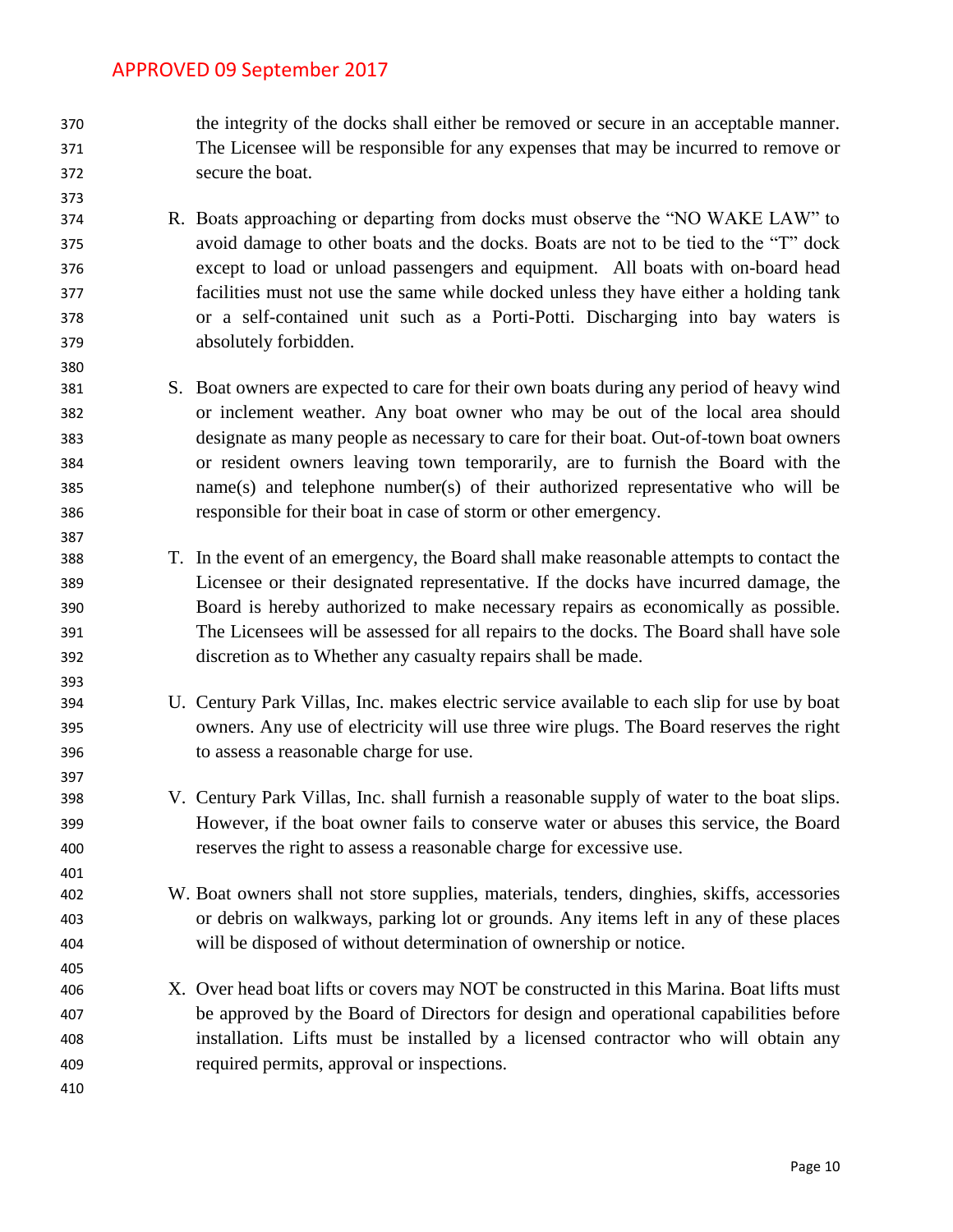- Y. For Sale" or other signs may NOT be placed on the vessel or boat slip/space. The Board is hereby authorized to remove signs without notice to the boat owner.
- 
- 
- Z. Laundry shall NOT be hung on the boat, docks or finger piers in the dock area. The Board is hereby authorized to dispose of any items without determination of ownership or notice.
- VI. FURNITURE MOVING AND DELIVERY: Owners shall be liable for all damages to common property caused by moving furniture or other unit property.
- 

- VII. UNIT RENOVATION: Owners will complete a form for Board of Director's approval prior to any interior/exterior renovation to their unit. This includes entrance doors, windows, and balconies. Replacement of exterior doors must be six panel doors and white. Storm doors must be white and have sliding glass inserts. Windows must be white sliders or double hung solid glass windows. No awnings, shutters, or other objects shall be attached to the outside of the building. No owner may install any plumbing, wiring, air conditioning equipment, or removal of balcony enclosures without the approval of the Board. Owners shall be liable for all clean up and damages to common property caused by renovation. Owners will inform office of requirements for separate trash removal at owner's expense. Repairs shall be conducted Monday - Friday 8 AM to 6 PM and from 10 AM to 4 PM on weekends. There will be no use of noisy tools such as chop saws, table saws, skill saws, routers or excessive hammering on Sundays.
- VIII. USE OF FACILITIES: Any owner desiring exclusive use of the clubhouse for a function will contact the office for a reservation. Reservations may not be made longer than 30 days ahead of use date. There will be no "standing" reservations. The clubhouse must be cleaned, inventoried and all trash removed to dumpster. If damage has occurred owner will be billed. There is no charge to owners for normal, everyday use of the clubhouse.
- IX. CHILDREN: Children shall not play in lobbies, stairwells, elevators, or other common areas; nor shall they create a disturbance in or around these common areas. Parents, please be responsible for your children, at all times, especially around the pool and boat dock.
- 445 X. LAUNDRY ROOMS: Only owners, guests, and tenants have the exclusive right to use all laundry room facilities. The washing cycle is 30 minutes and the drying time is 60 minutes. Please be courteous and remove laundry immediately upon completion. Laundry rooms should be locked after use.
- 
- XI. BUSINESS MATTERS: